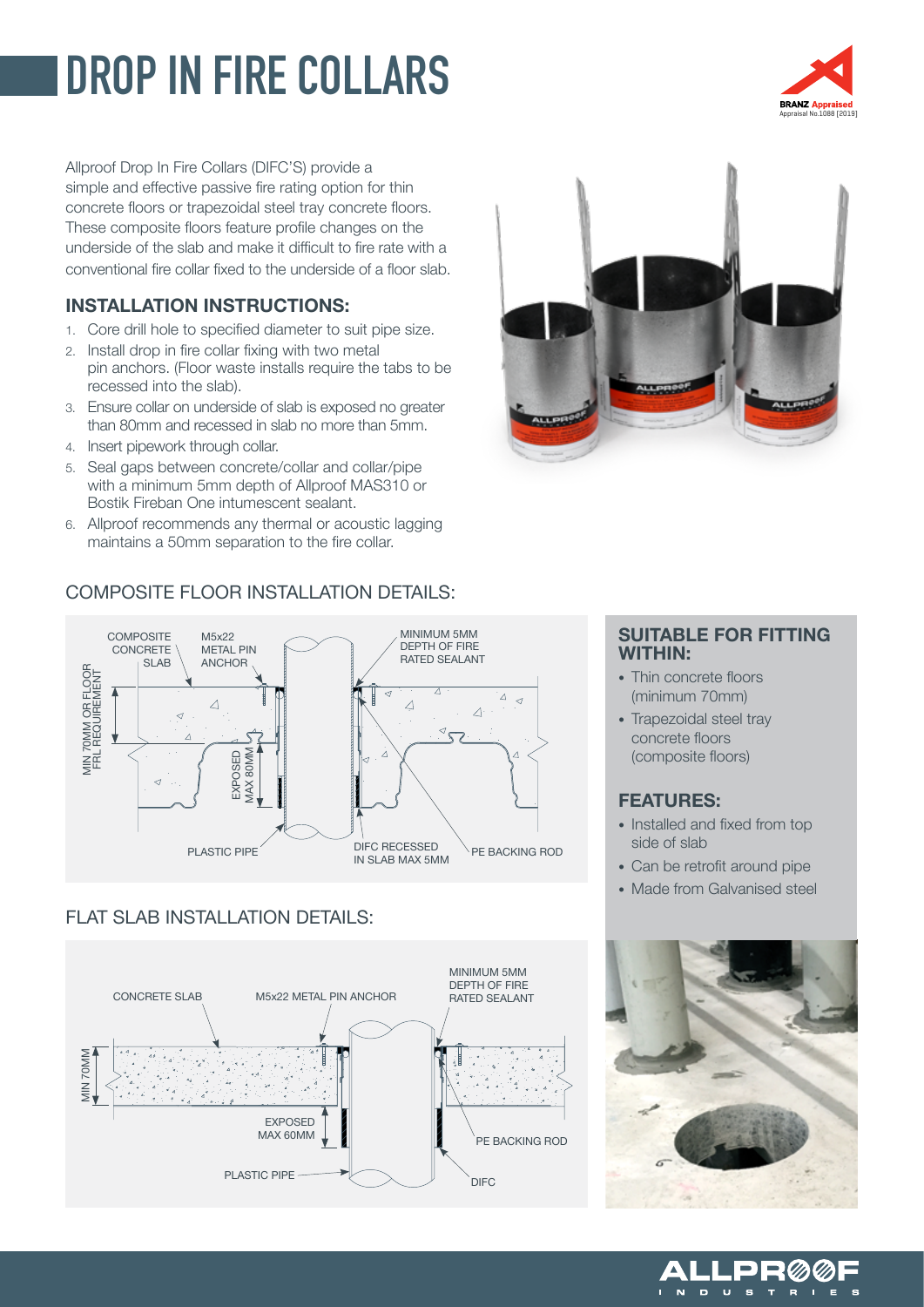# DIFC COMPOSITE FLOOR RESULTS:

Allproof DIFCs have been tested and assessed to provide a passive fire protection system for composite floor penetrations on a range of plumbing services. The assessment found that Allproof DIFCs FRL is equal to the FRL of composite floor with tray profiles of 60mm, 80mm and 210mm.

Tray FRL's are variable by adjusting the minimum depth at the shollowest section of the profile, refer to tray suppliers documentation for further information. Allproof DIFC's have been assessed to be equal to the floor FRL to a maximum of 120 minutes.

| <b>NOMINAL PIPE</b><br>SIZE (MM)      | <b>PRODUCT CODE</b> | <b>TRAY PROFILE</b><br>(MM) | <b>PENETRATION</b><br><b>HOLE SIZE (MM)</b> | <b>MAX FRL</b> | ASSESSMENT# |  |
|---------------------------------------|---------------------|-----------------------------|---------------------------------------------|----------------|-------------|--|
| PVC PLASTIC PIPE                      |                     |                             |                                             |                |             |  |
| 40                                    | DIFC40              | 60, 80, 210                 | 72                                          | $-120/120$     | 12424-003   |  |
| 50                                    | DIFC50              | 60, 80, 210                 | 82                                          | $-120/120$     | 12424-003   |  |
| 65                                    | DIFC65              | 60, 80, 210                 | 102                                         | $-120/120$     | 12424-003   |  |
| 80                                    | DIFC80              | 60, 80, 210                 | 112                                         | $-120/120$     | 12424-003   |  |
| 100                                   | DIFC100             | 60, 80, 210                 | 142                                         | $-120/120$     | 12424-003   |  |
| 150                                   | <b>DIFC150</b>      | 60, 80, 210                 | 192                                         | $-120/120$     | 12424-003   |  |
| <b>PVC PLASTIC PIPE - WITH SOCKET</b> |                     |                             |                                             |                |             |  |
| 40                                    | DIFC40              | 60, 80, 210                 | 72                                          | $-120/120$     | 12424-002   |  |
| 50                                    | DIFC50              | 60, 80, 210                 | 82                                          | $-120/120$     | 12424-002   |  |
| 65                                    | DIFC65              | 60, 80, 210                 | 102                                         | $-120/120$     | 12424-002   |  |
| 80                                    | DIFC80              | 60, 80, 210                 | 112                                         | $-120/120$     | 12424-002   |  |
| 100                                   | <b>DIFC100</b>      | 60, 80, 210                 | 142                                         | $-120/120$     | 12424-002   |  |
| <b>HDPE</b>                           |                     |                             |                                             |                |             |  |
| 50                                    | DIFC50              | 60, 80, 210                 | 82                                          | $-120/120$     | 12424-003   |  |
| 100                                   | <b>DIFC100</b>      | 60, 80, 210                 | 143                                         | $-120/120$     | 12424-003   |  |
| 150                                   | <b>DIFC150</b>      | 60, 80, 210                 | 192                                         | $-120/120$     | 12424-003   |  |
| <b>D-BLUE PP-MD</b>                   |                     |                             |                                             |                |             |  |
| 50                                    | DIFC50              | 60, 80, 210                 | 82                                          | $-120/120$     | 12424-003   |  |
| 100                                   | <b>DIFC100</b>      | 60, 80, 210                 | 142                                         | $-120/120$     | 12424-003   |  |

# DIFC COMPOSITE FLOOR WASTE RESULTS:

| I NOMINAL PIPE<br>SIZE (MM)         | <b>PRODUCT CODE</b> | <b>TRAY PROFILE</b><br>(MM) | <b>PENETRATION</b><br><b>HOLE SIZE (MM)</b> | <b>MAX FRL</b> | ASSESSMENT# |  |  |
|-------------------------------------|---------------------|-----------------------------|---------------------------------------------|----------------|-------------|--|--|
| <b>PVC - WITH SOCKET</b>            |                     |                             |                                             |                |             |  |  |
| 80                                  | DIFC80              | 60, 80, 210                 | 112                                         | $-120/120$     | 12424-003   |  |  |
| <b>PVC - FIRE RATED FLOOR WASTE</b> |                     |                             |                                             |                |             |  |  |
| 100                                 | <b>DIFC100</b>      | 60, 80, 210                 | 142                                         | $-120/120$     | 12424-002   |  |  |
| <b>HDPE</b>                         |                     |                             |                                             |                |             |  |  |
| 100                                 | DIFC100             | 60, 80, 210                 | 143                                         | $-120/120$     | 12424-002   |  |  |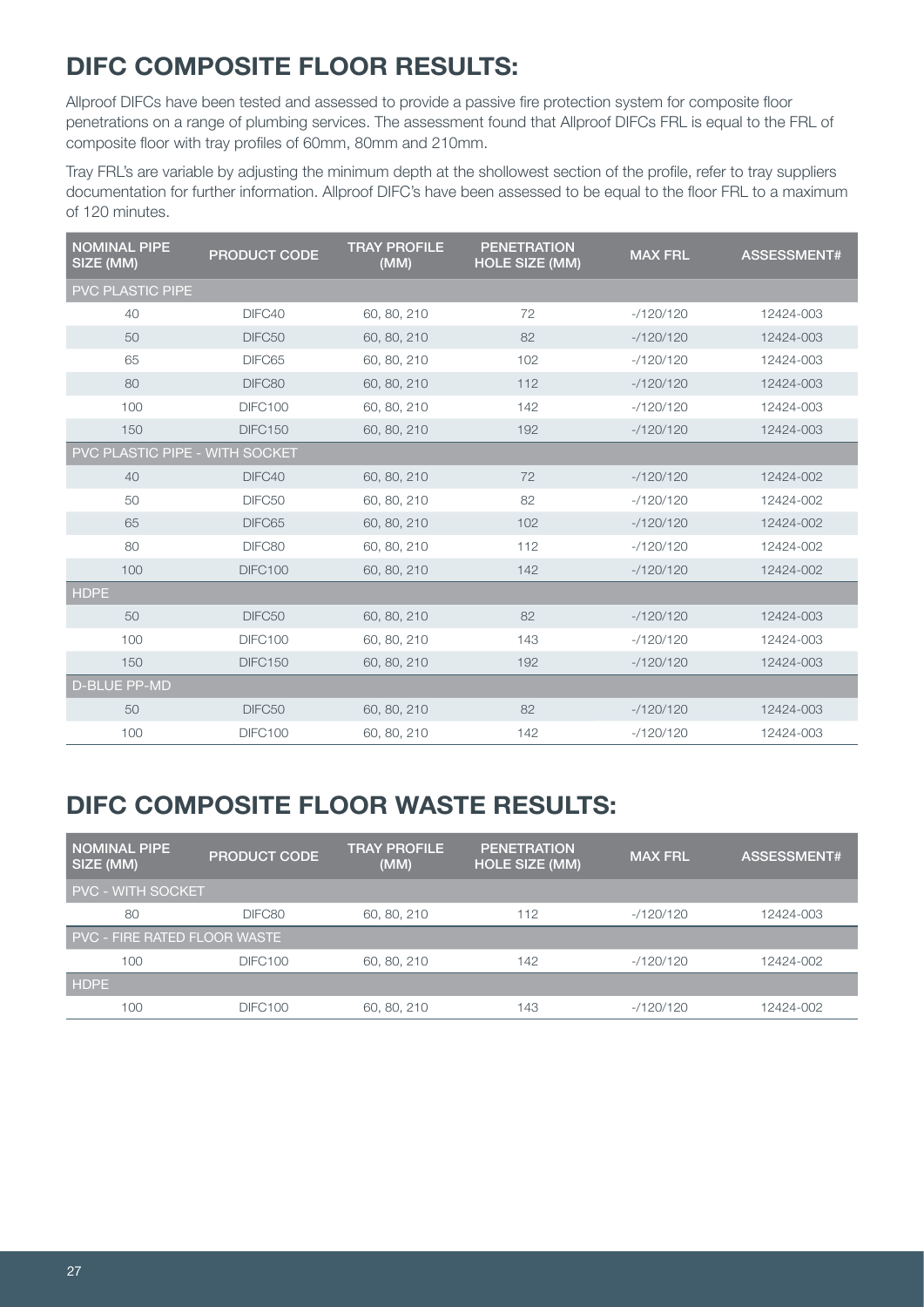### COMPOSITE FLOOR TRAY PROFILES



#### ComFlor 60 - FTC 728:

70/130 - Tested on a composite concrete floor with 70mm minimum thickness and 130mm maximum thickness. Profile change of 60mm.

#### ComFlor 80 - FTC 6341:

100/180 - Tested on a composite concrete floor with 100mm minimum thickness and 180mm maximum thickness. Profile change of 80mm.

#### ComFlor 210 - FTC 11267:

70/280 - Tested on a composite concrete floor with 70mm minimum thickness and 280mm maximum thickness. Profile change of 210mm.

### COMPOSITE FLOOR WASTE INSTALLATION DETAILS:



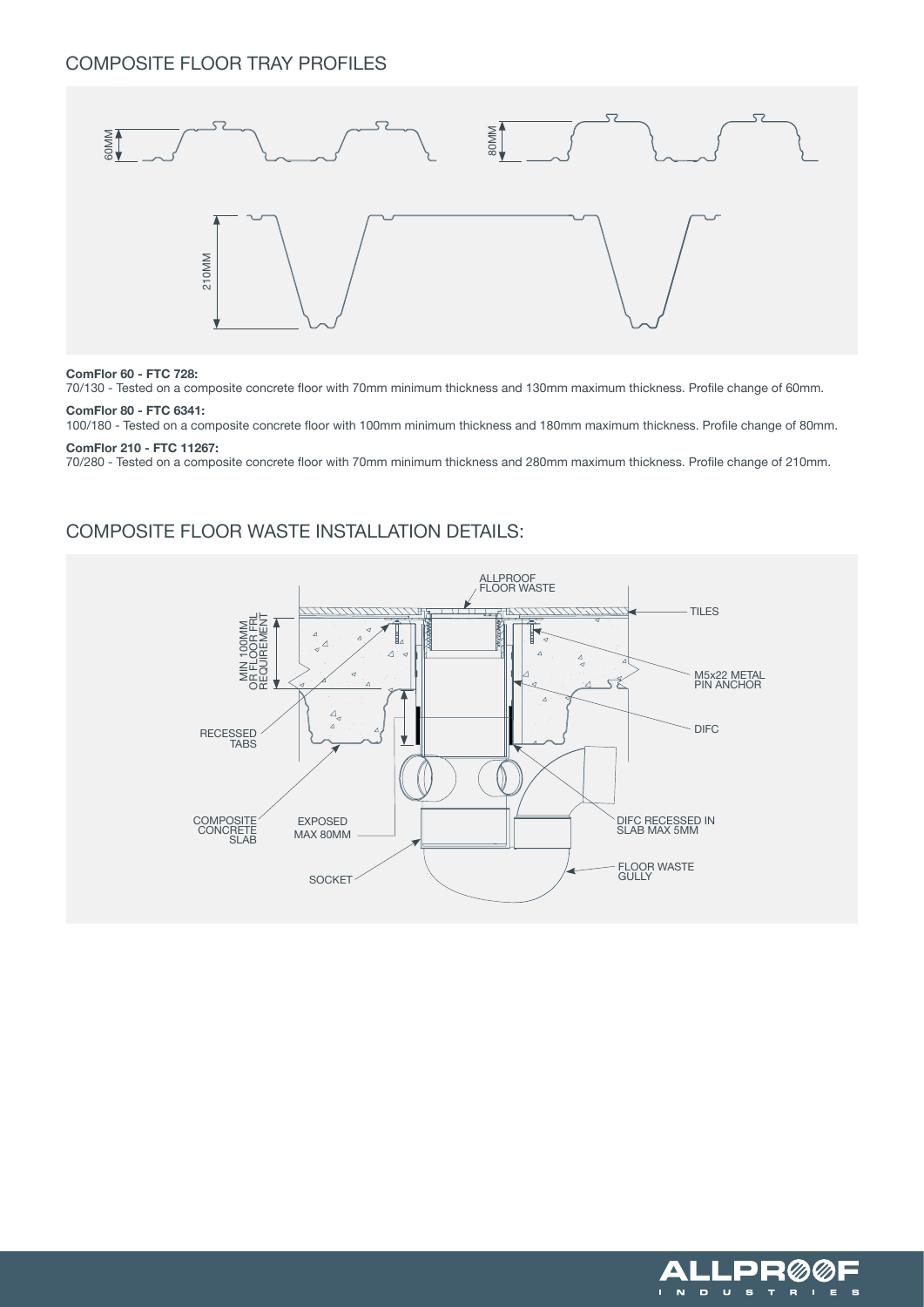# DIFC FLAT SLAB TEST RESULTS:

| <b>NOMINAL PIPE</b><br>SIZE (MM) | <b>SLAB</b><br>DEPTH (MM) | <b>NOMINAL PIPE WALL</b><br><b>THICKNESS (MM)</b> | <b>PRODUCT</b><br><b>CODE</b> | <b>PENETRATION HOLE</b><br>SIZE (MM) | <b>FLOOR FRL</b> | FTC# |
|----------------------------------|---------------------------|---------------------------------------------------|-------------------------------|--------------------------------------|------------------|------|
| <b>D-BLUE PP-MD</b>              |                           |                                                   |                               |                                      |                  |      |
| 50                               | 70                        | 1.8                                               | DIFC50                        | 82                                   | $-$ /90/60       | 6017 |
| 75                               | 70                        | 2.3                                               | DIFC65                        | 112                                  | $-$ /90/45       | 6017 |
| 110                              | 70                        | 3.4                                               | DIFC100                       | 142                                  | $-$ /90/60       | 6017 |
| 150                              | 70                        | 4.9                                               | <b>DIFC150</b>                | 192                                  | $-$ /90/60       | 6017 |
| PP-R PLASTIC PIPE (SDR 11)       |                           |                                                   |                               |                                      |                  |      |
| 32                               | 70                        | 2.9                                               | DIFC32                        | 57                                   | $-$ /90/60       | 6017 |
| 40                               | 70                        | 3.7                                               | DIFC40                        | 72                                   | $-$ /90/60       | 6017 |
| 110                              | 70                        | 10                                                | <b>DIFC100</b>                | 142                                  | $-145/60$        | 6017 |
| 125                              | 70                        | 11.4                                              | <b>DIFC125</b>                | 162                                  | $-745/45$        | 6017 |
| PP-R PLASTIC PIPE (SDR 9)        |                           |                                                   |                               |                                      |                  |      |
| 32                               | 70                        | 4.1                                               | DIFC32                        | 57                                   | $-$ /90/60       | 6017 |
| 40                               | 70                        | 3.7                                               | DIFC40                        | 72                                   | $-$ /90/60       | 6017 |
| 110                              | 70                        | 10                                                | <b>DIFC100</b>                | 142                                  | $-$ /90/60       | 6017 |
| 125                              | 70                        | 11.4                                              | <b>DIFC125</b>                | 162                                  | $-$ /90/60       | 6017 |

# DIFC FLOOR WASTE FLAT SLAB TEST RESULTS:

| <b>NOMINAL PIPE</b><br>SIZE (MM) | <b>SLAB</b><br><b>DEPTH (MM)</b> | NOMINAL PIPE WALL FIRE PROTECTION<br><b>THICKNESS (MM)</b> | <b>PRODUCT</b> | <b>SOCKET</b> | <b>PENETRATION</b><br><b>HOLE SIZE (MM)</b> | <b>FLOOR</b><br><b>FRL</b> | FTC#  |
|----------------------------------|----------------------------------|------------------------------------------------------------|----------------|---------------|---------------------------------------------|----------------------------|-------|
| PVC PLASTIC PIPE                 |                                  |                                                            |                |               |                                             |                            |       |
| 80                               | 70                               | 2.9                                                        | DIFC80         | No            | 112                                         | $-120/120$                 | 10471 |
| 100                              | 70                               | 3.2                                                        | DIFC100        | No            | 143                                         | $-1120/90$                 | 10471 |

# FLAT SLAB FLOOR WASTE INSTALLATION DETAILS:

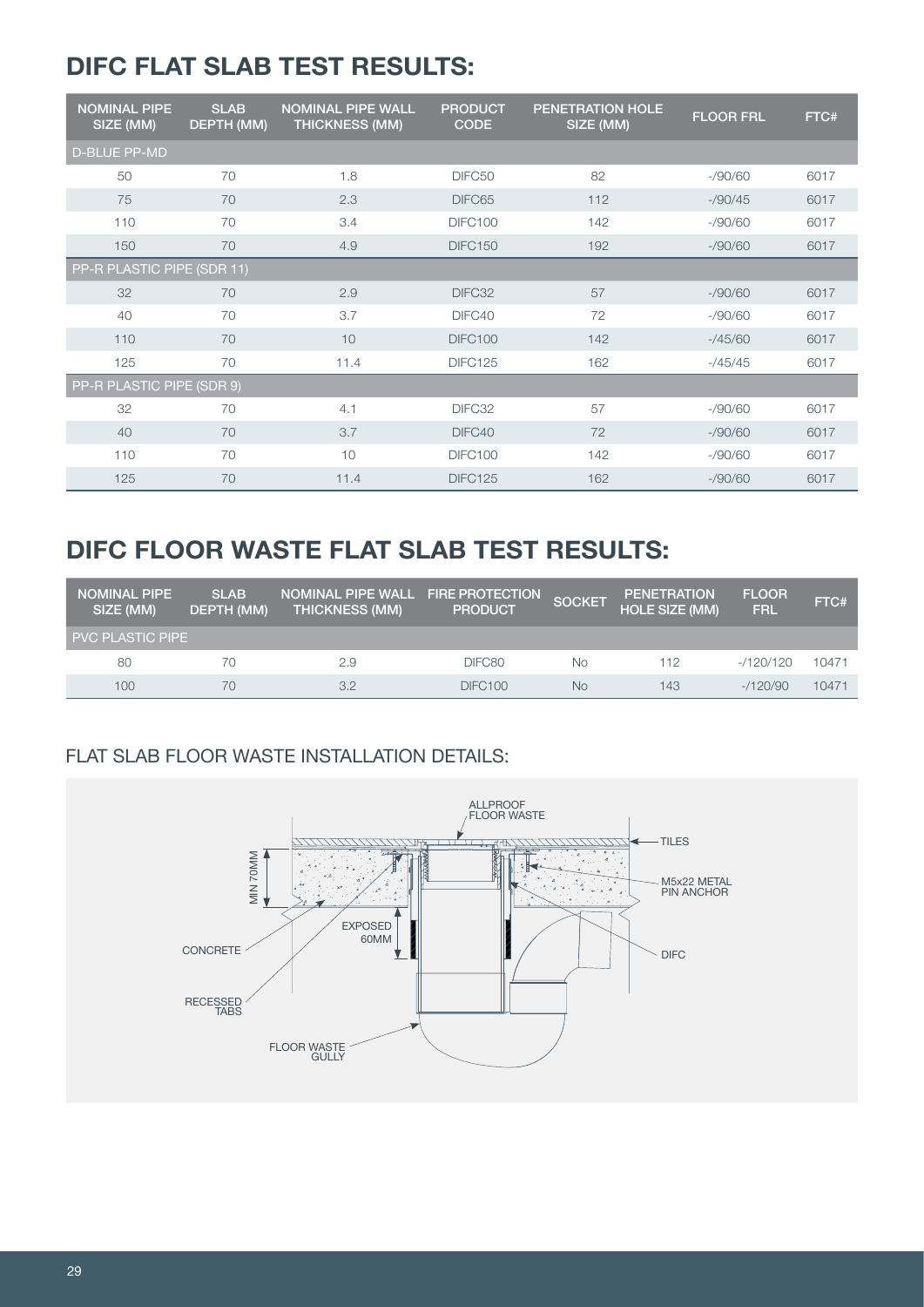# 2 X 13MM PLASTERBOARD CEILING TEST RESULTS:

| NOMINAL PIPE '<br>SIZE (MM) | <b>NOMINAL PIPE WALL</b><br><b>THICKNESS (MM)</b> | <b>PRODUCT CODE</b> | <b>PENETRATION HOLE</b><br>SIZE (MM) | <b>PLASTERBOARD</b><br><b>WALL FRL</b> | FTC#     |
|-----------------------------|---------------------------------------------------|---------------------|--------------------------------------|----------------------------------------|----------|
| <b>PVC PLASTIC PIPE</b>     |                                                   |                     |                                      |                                        |          |
| 40                          |                                                   | DIFC40              | 78                                   | $-$ /90/90                             | 190268.1 |
| 50                          | 2.5                                               | DIFC50              | 88                                   | $-$ /90/90                             | 190268.1 |
| 100                         | 3.5                                               | <b>DIFC100</b>      | 140                                  | $-$ /90/90                             | 190268.1 |

Fixing: 6G x 32mm Plasterboard screws

Tested using a 190mm deep timber framing with two layers of 13mm fire rated plasterboard on the exposed side of the frame and 19mm particleboard flooring on the unexposed side of the frame. A total floor-ceiling thickness of 235mm. DIFCs fixed using 6Gx32mm plasterboard screws with M6x16 washers into the particleboard flooring on the unexposed side - not fixed into framing or studs. DIFCs extended 5mm from face of the ceiling on the exposed side. Intumescent sealant is applied in the space between the DIFC and plasterboard at a depth of 26mm on the exposed face and silicone sealant between the pipe and particleboard flooring on the unexposed face.

### PLASTERBOARD CEILING INSTALLATION DETAILS: